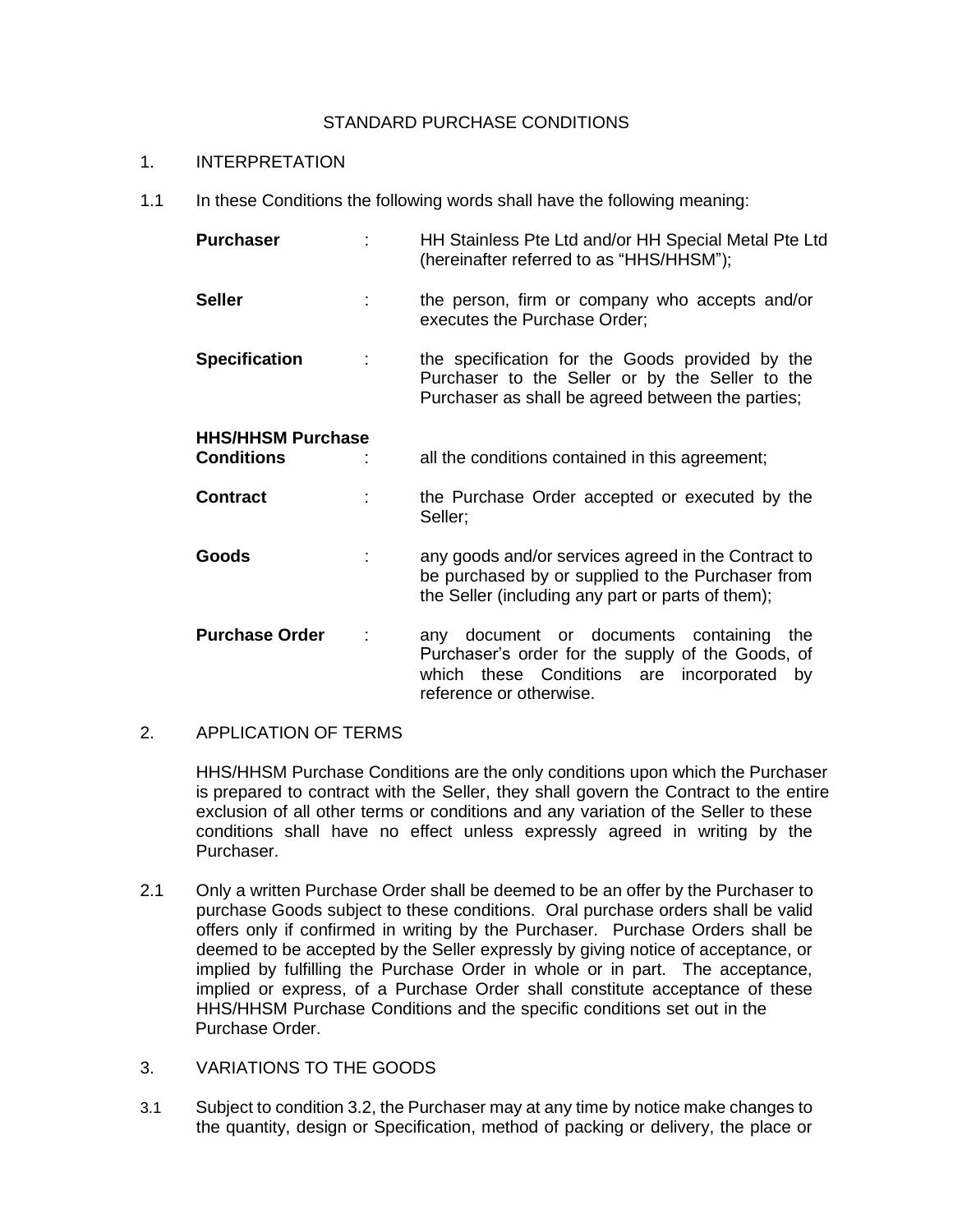date of delivery of the performance of the Contract, or any other term in the Contract;

- 3.2 If any change proposed in accordance with condition 3.1 increases or decreases the cost of or time required for the performance of the Contract, the price shall be rateably adjusted and a reasonable adjustment shall be made to the time of delivery or date for performance provided that no increase in the price or extension of time for delivery or performance shall be made unless agreed in writing by the Purchaser.
- 3.3 The Seller shall promptly give to the Purchaser written notice of actual or intended material changes in its raw materials or manufacturing methods since the Purchaser last purchased or approved of like Goods. -

## 4. QUALITY AND DEFECTS

- 4.1 The Seller warrants that the Goods shall be of the best available design, quality, material and workmanship, be without fault and conform in all respects with the Purchase Order and the Specification and be fit for the purpose as intended by the Purchaser. The Purchaser's rights under these conditions are in addition to any prevailing statutory conditions and to any warranties of additional scope given to the Purchaser by the Seller. Where the Goods to be supplied are or include services, such services shall be performed with all reasonable skill and care and in accordance with industry best practice.
- 4.2 Where applicable, the Seller shall comply with industry hygiene standards, with applicable safety regulations and quality assurance systems requested and approved by the Purchaser. In addition, the Seller shall apply all necessary measures to guarantee the full traceability of the Goods and any ingredients or parts thereof.
- 4.3 At any time prior to delivery under Condition 9, the Purchaser shall have the right to inspect and test the Goods, the Seller's plant, process and procedures. If the results of such inspection or testing cause the Purchaser to be of the opinion that the Goods, the plant and/or the process and/or procedures do not or are unlikely to conform with the Purchase Order or the Specification, the Purchaser shall inform the Seller and the Seller shall immediately take such action as is necessary to ensure conformity and in addition the Purchaser shall have the right to require and witness further testing and inspection.
- 4.4 Notwithstanding any such inspection, or testing, the Seller shall remain fully responsible for the Goods and any such inspection or testing shall not diminish or otherwise affect the Seller's obligations and Purchaser's rights under the Contract.

### 5. INDEMNITY

5.1 For a period of 24 months from the date of delivery or from the completion of performance of the Contract, Seller shall keep the Purchaser indemnified in full against all loss, damages, injury, costs and expenses (including reasonable legal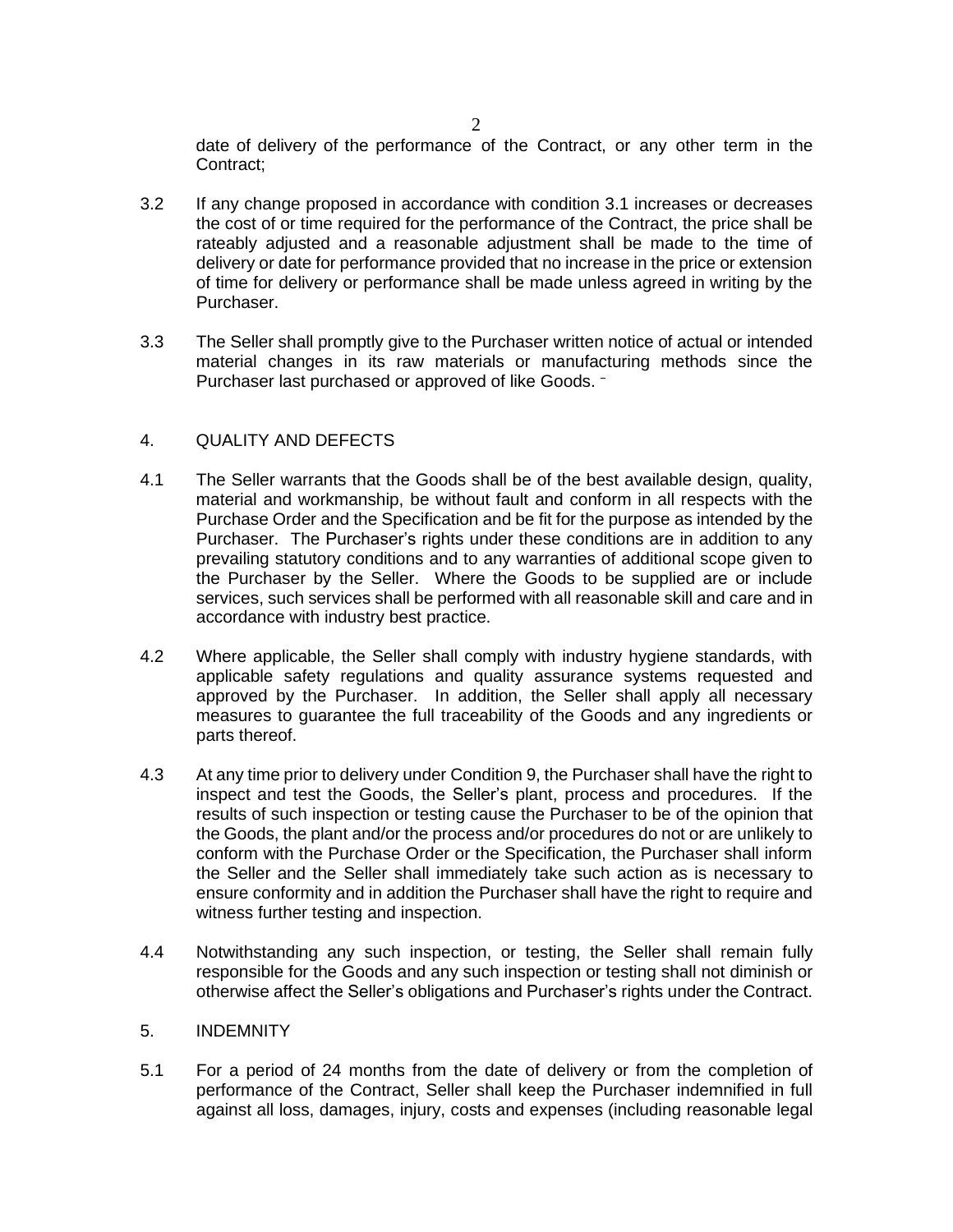and other professional fees and expenses) awarded against or incurred or paid by the Purchaser as a result of or in connection with such actions by the Seller, its agents or subcontractors as described below:

defective workmanship, quality or materials, including but not limited to, faulty design and latent defects; non conforming goods or services; improper performance of service under this Contract; any claim made against the Purchaser in respect of any liability, loss, damage, injury, cost or expense (together "Loss") sustained by its employees or agent or by any customer or third party to the extent that such Loss was caused by, relates to or arises from the Goods as a consequences of a direct or indirect breach or negligent performance or failure or delay in performance of the terms of the Contract by the Seller.

5.2 The replacement parts supplied by the Seller under the warranty abovementioned shall be subject to the same indemnity. No time limit shall apply to the above indemnity in relation to latent defects.

#### 6. REMEDIES

- 6.1 Without prejudice to any other right or remedy which the Purchaser may have, if any Goods are not supplied in accordance with, or the Seller fails to comply with any of the terms of this Contract, the Purchaser shall be entitled to avail itself of any one or more of the following remedies at is discretion, whether or not any part of the Goods have been accepted by the Purchaser:
	- (a) to rescind the Order;
	- (b) to reject the Goods (in whole or part) and return them to the Seller at the risk and cost of the Seller on the basis that a full refund for the Goods so returned shall be paid forthwith by the Seller;
	- (c) at the Purchaser's option to give the Seller the opportunity at the Seller's expense either to remedy any defect in the Goods or to supply replacement Goods and carry out any other necessary work to ensure that the terms of the Contract are fulfilled;
	- (d) to refuse to accept any further deliveries of the Goods;
	- (e) to carry out at the Seller's expense any work necessary to make the Goods comply with the Contract; and
	- (f) to claim such damages as may have been sustained in consequence of the Seller's breach or breaches of the Contract.

## 7. PATENT WARRANTY AND INDEMNITY

- 7.1 The Seller warrants that the Goods delivered or the services rendered under this Contract, and the sale and the use of the Goods in their normal or intended manner, shall not infringe, or contribute to infringing, any patent or copyright or trademark or any other intellectual property right and shall not violate the trade secret rights of another.
- 7.2 The Seller shall defend, indemnify and hold harmless the Purchaser, its successors, assigns and customers, and users of the Purchaser's products from and against all claims, suits, losses and damages, including reasonable attorney's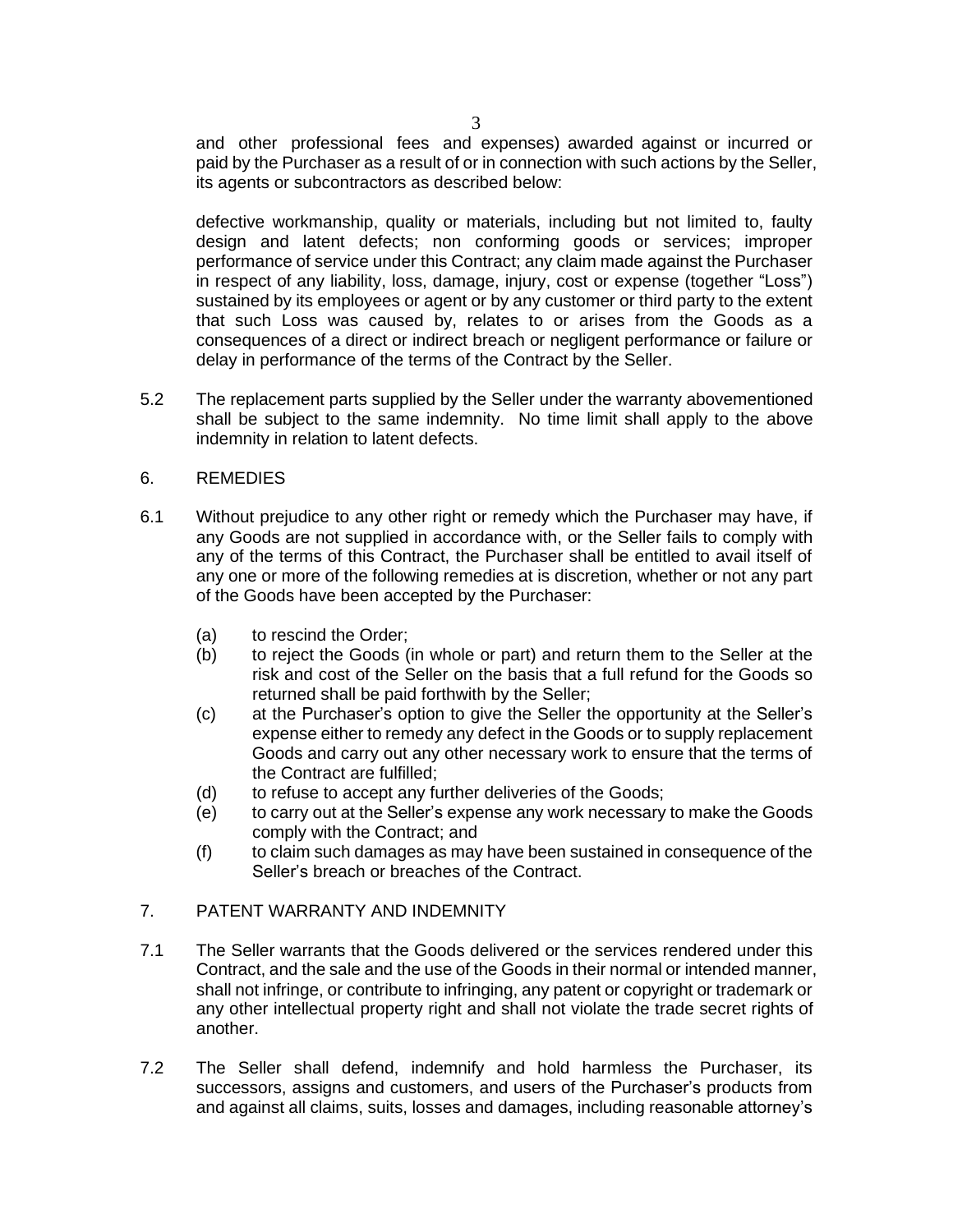fees and costs and expenses awarded, based upon a claim of infringement, or contributory infringement of any patent or copyright or trademark or any other intellectual property right or violation of another's trade secret rights, by reason of the use or sale of the Goods or the rendering of the services.

#### 8. INSURANCE

8.1 The Seller shall maintain a comprehensive liability insurance policy, including third party and contractual liability coverage (bodily injury and property damage) and product liability coverage, naming the Purchaser as an additional insured and shall upon request provide the Purchaser with a certificate of insurance. The Seller shall maintain the coverage for a minimum amount of \$2 (two) million for any one occurrence.

#### 9. DELIVERY

- 9.1 Shipping and delivery arrangements shall be as defined by the latest version of INCOTERMS in the Purchase Orders. Unless otherwise stipulated in the Purchase Orders or specifically requested by the Purchaser in writing, deliveries shall only be accepted by the Purchaser during normal business hours. Unloading shall only take place under the direction and in the presence of the Purchaser, its servants and/or agents.
- 9.2 The Seller shall ensure that each delivery is accompanied by a delivery note which shows, *inter alia*, the order number, date of order, number of packages and contents thereof and, in the case of part delivery, the outstanding balance remaining to be delivered.
- 9.3 Time for delivery shall be of the essence. Without prejudice to any remedy listed in Condition 6, if the Goods are not delivered on the due date then, without prejudice to any other rights which it may have, the Purchaser reserves the right to:
	- (a) rescind and/ or otherwise repudiate the Contract in whole or in part;
	- (b) refuse to accept and to pay for the Goods, as well as any subsequent delivery of the Goods;
	- (c) recover from the Seller any expenditure reasonably incurred by the Purchaser in obtaining the Goods or similar Goods in substitution from another supplier; and
	- (d) claim damages for any additional costs, loss or expenses incurred by the Purchaser which are attributable to the Sellers' failure to deliver the Goods on the due date, with a minimum claim of 3% of the value of the Purchase Order per week of delay.
- 9.4 Where the Purchaser agrees in writing to accept delivery by instalments the Contract shall construed as a single contract in respect of each instalment. Nevertheless the delay or failure by the Seller in delivering any one instalment shall entitle the Purchaser at its option to treat the whole Contract as repudiated.
- 9.5 If the Goods are delivered to the Purchaser in excess of the quantities ordered, the Purchaser shall not be bound to pay for the excess and any excess shall be and shall remain at the Seller's risk and shall be returnable at the Seller's expense.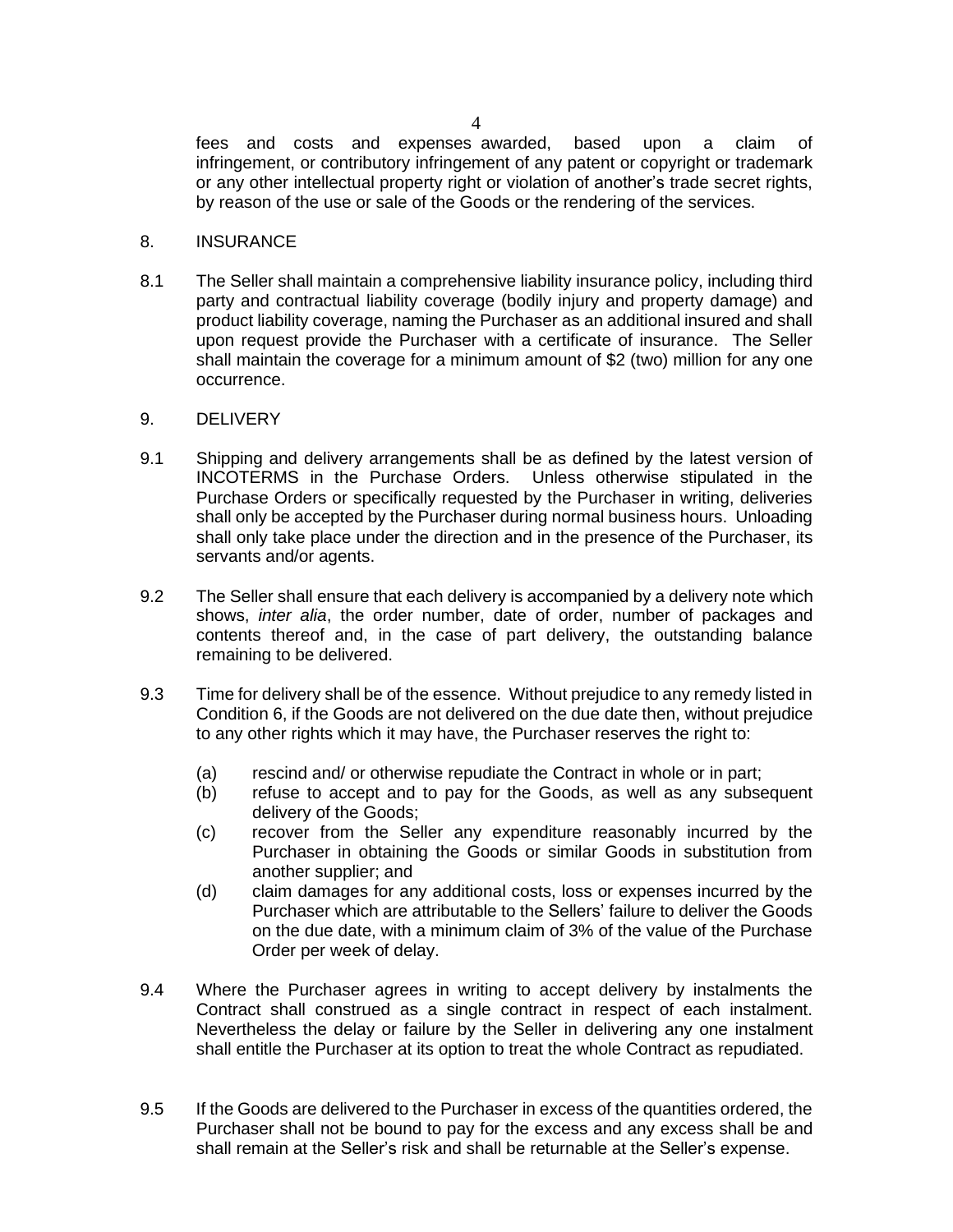- 9.6 The Purchaser shall not be deemed to have accepted the Goods until it has had 7 days following delivery to inspect them. In addition to any other remedy available, the Purchaser shall have the right to ask for the return and replacement of any defective Goods after inspection or within a reasonable time after it becomes aware of a latent defect.
- T10. PRICE, TITLE AND RISK
- 10.1 If the price is omitted from the order, the price payable shall be the lowest prevailing price but never more than the Seller's last quotation (if any). Unless specifically agreed to by the Purchaser in writing, the Purchaser shall never be obliged to pay for any boxing, crating or carriage charges, or to purchase any dies, tools, molds, engravings, drawings or similar items.
- 10.2 Notwithstanding any INCOTERMS provisions,
	- (a) all Goods supplied by the Seller shall become the property of HHS/HHSM, upon payment therefore or upon delivery, whichever occurs earlier, and
	- (b) the Seller shall be responsible for and shall bear any and all risk of loss or damage to the Goods until delivery thereof in accordance with clause 9.
- 11. PACKING INSTRUCTIONS
- 11.1 The Goods shall be properly prepared, labelled, packed and tagged in accordance with instructions contained in the order, secured and protected by the Seller to ensure that they reach the destination specified in the Purchase Order in good condition and that Goods can be properly handled and identified.
- 12. COMPLIANCE WITH LAWS & REGULATIONS
- 12.1 The Goods supplied shall comply in all respects with the relevant requirements of applicable statutes and any orders or regulations made thereunder, including the necessary permits.
- 13. PRICE
- 13.1 The price of Goods shall be stated in the Purchase Order and unless otherwise agreed in writing by the Purchaser shall be exclusive of any taxes which are required by law to be collected and remitted by Seller, and shall be inclusive of all other charges.
- 13.2 No variation in the price or any extra charges shall be accepted by the Purchaser.
- 13.3 The Seller shall invoice the Purchaser upon, but separately from, the despatch of the Goods to the Purchaser. The invoice shall include the Purchaser's Purchase Order number.
- 14. PAYMENT
- 14.1 The Purchaser shall pay the price of the Goods within the agreed time frame unless otherwise agreed in writing.
- 14.2 Without prejudice to any other right or remedy, the Purchaser reserves the right to set-off any amount owing at any time from the Seller to the Purchaser against any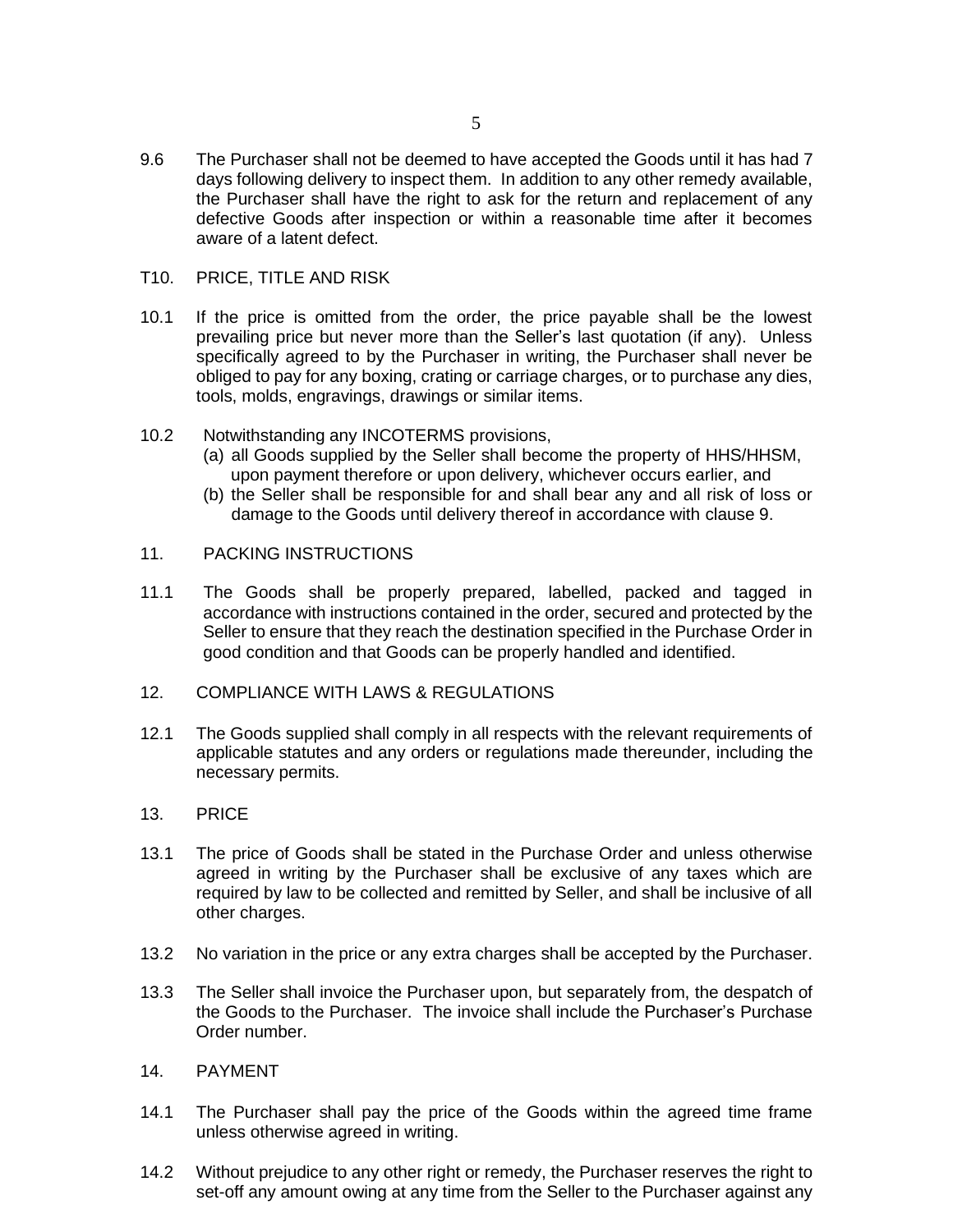amount payable by the Purchaser to the Seller under the Contract.

## 15. THE PURCHASER'S PROPERTY

- 15.1 Materials, equipment, tools, dies, moulds, copyright, design rights or any other forms of intellectual property rights to all drawings, specifications and data supplied by the Purchaser to the Seller or not so supplied but used by the Seller specifically in the manufacture of the Goods shall at all times be and remain the exclusive property of the Purchaser (the "Purchaser's Property"). The Purchaser's Property shall be held by the Seller in safe custody at its own risk and maintained and kept in good condition by the Seller until returned to the Purchaser and shall not be disposed of other than in accordance with the Purchaser's written instructions, nor shall such items be used otherwise than as authorised by the Purchaser in writing. Such information can only be used for the purpose of the Contract.
- 15.2 Any invention, discovery or technical process, or application made, conceived or applied by the Seller or its employees, agents, subcontractors, whether solely or jointly with others, in the performance of the Contract, shall be disclosed to and documented for HHS/HHSM, and shall be the sole and exclusive property of HHS/HHSM and considered as Confidential Information.

## 16. CONFIDENTIALITY

- 16.1 The Seller shall not take photographs of any of the Purchaser's equipment, installations or property without the Purchaser's prior consent in writing. The Seller shall keep in strict confidence all technical or commercial know-how, specifications, inventions, processes or initiatives which are of a confidential nature and have been disclosed to the Seller by the Purchaser or its servants or agents. The Seller shall also keep in strict confidence any other confidential information concerning the Purchaser's business or its products which the Seller may obtain and the Seller shall restrict disclosure of such confidential material to such of its employees, agents or sub-contractors as need to know the same for the purpose of discharging the Seller's obligations to the Purchaser and shall ensure that such employees, agents or sub-contractors are subject to like obligations of confidentiality as bind the Seller.
- 16.2 The Seller shall not advertise or publish the fact that the Seller has contracted to furnish the Purchaser with the Goods ordered by Purchaser from time to time, or use any trademarks or trade names of the Purchaser, or employ any other means of identifying the Purchaser, in the Seller's advertising or promotional materials, unless the Purchaser has first consented to the same in writing.

# 17 SUSPENSION

17.1 The Purchaser is entitled to suspend the Contract in whole or in part at any time. In the event of the exercise of such right the Purchaser shall thereafter extend the time for performance of the Contract by such period as is reasonable and it shall also pay the Seller any amounts which are due and payable to the Seller at the date of the suspension and thereafter shall reimburse the Seller for such reasonable direct costs as the Seller has had to incur in making an orderly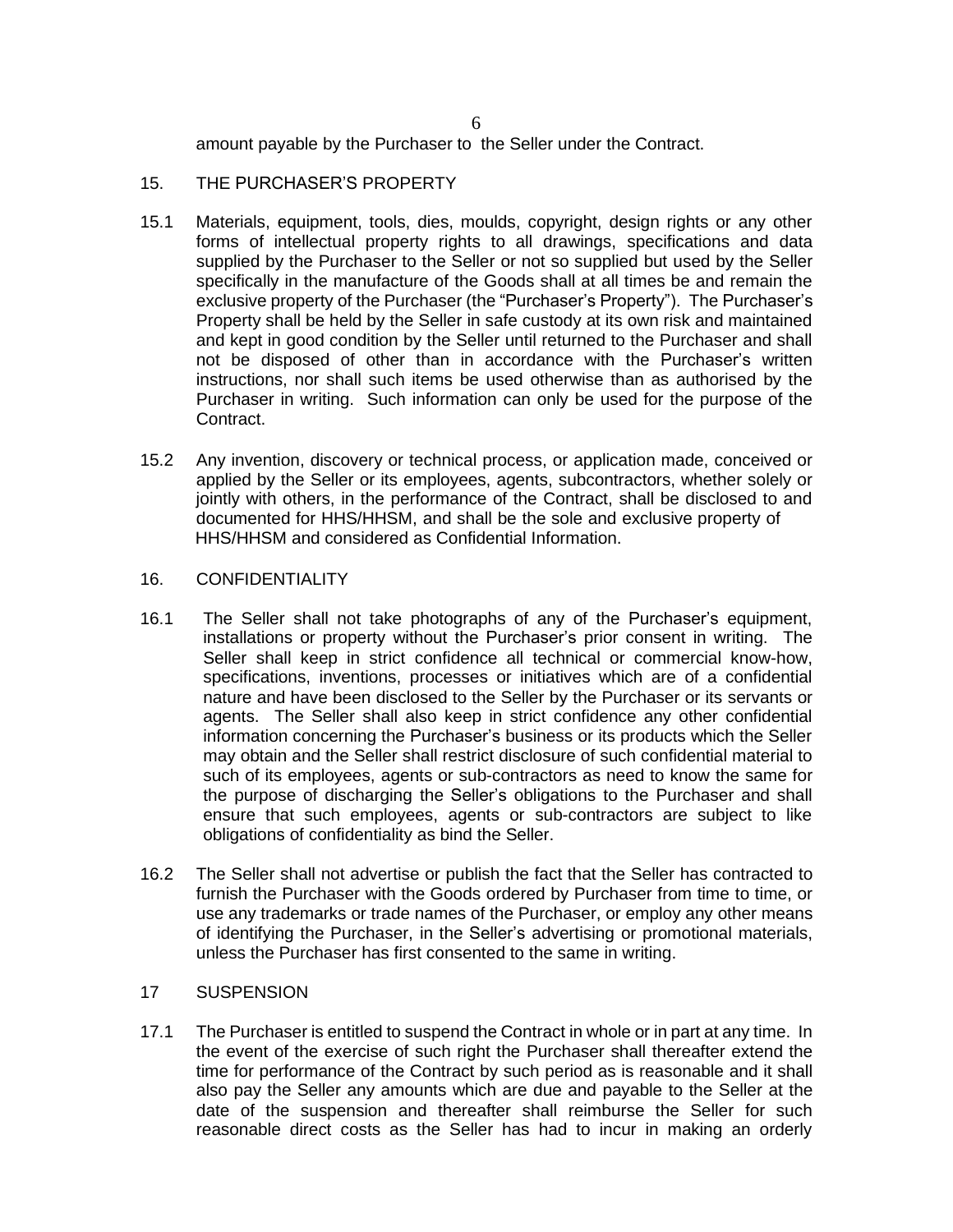7

suspension in accordance with the Purchaser's instructions.

### 18 TERMINATION

- 18.1 The Purchaser shall have the right at any time and for any reason to terminate the Contract in whole or in part by giving the Seller written notice whereupon all work on the Contract shall be discontinued and the Purchaser shall pay to the Seller fair and reasonable compensation for work-in-progress at the time of termination but such compensation shall not include loss of anticipated profits or any consequential loss.
- 18.2 The Purchaser shall have the right at any time by giving notice in writing to the Seller to terminate the Contract forthwith if:
	- (a) the Seller commits a material breach of any of the terms and conditions of the Contract which is not remedied within 14 days after notification thereof;
	- (b) any distress, execution or other process is levied upon any of the assets of the Seller;
	- (c) the Seller has a bankruptcy order made against him or makes an arrangement or composition with his creditors, or otherwise take the benefit of any statutory provision for the time being in force for the relief of insolvent debtors, or convenes a meeting of creditors, or enters into liquidation except a solvent voluntary liquidation for the purpose only of reconstruction or amalgamation, or has a receiver and/or manager, administrator or administrative receiver appointed of its undertaking or any part thereof, or any proceedings are commenced relating to the insolvency or possible insolvency of the Seller;
	- (d) the Seller ceases or threatens to cease to carry on its business; or
	- (e) the financial position of the Seller deteriorates to such an extent that in the reasonable opinion of the Purchaser the capability of the Seller to adequately fulfil its obligations under the Contract has been placed in jeopardy.
- 18.3 The termination of the Contract, however arising, shall be without prejudice to the rights and duties of the Purchaser accrued prior to termination. For the avoidance of doubt, conditions 1, 15, 16 and 22.5 shall continue to be enforceable notwithstanding termination.

# 19 ASSIGNMENT AND SUB-CONTRACTING

- 19.1 This Contract shall not be transferred, assigned, or sub-contracted by the Seller, in whole or in part, except with the prior written consent of the Purchaser. In any event the Seller shall remain jointly and/or severally liable with the assignee or sub-contractor.
- 20 FORCE MAJEURE
- 20.1 Each party reserves the right to defer the date of delivery or payment or cancel the Contract or reduce the volume of the Goods ordered if it is prevented from or